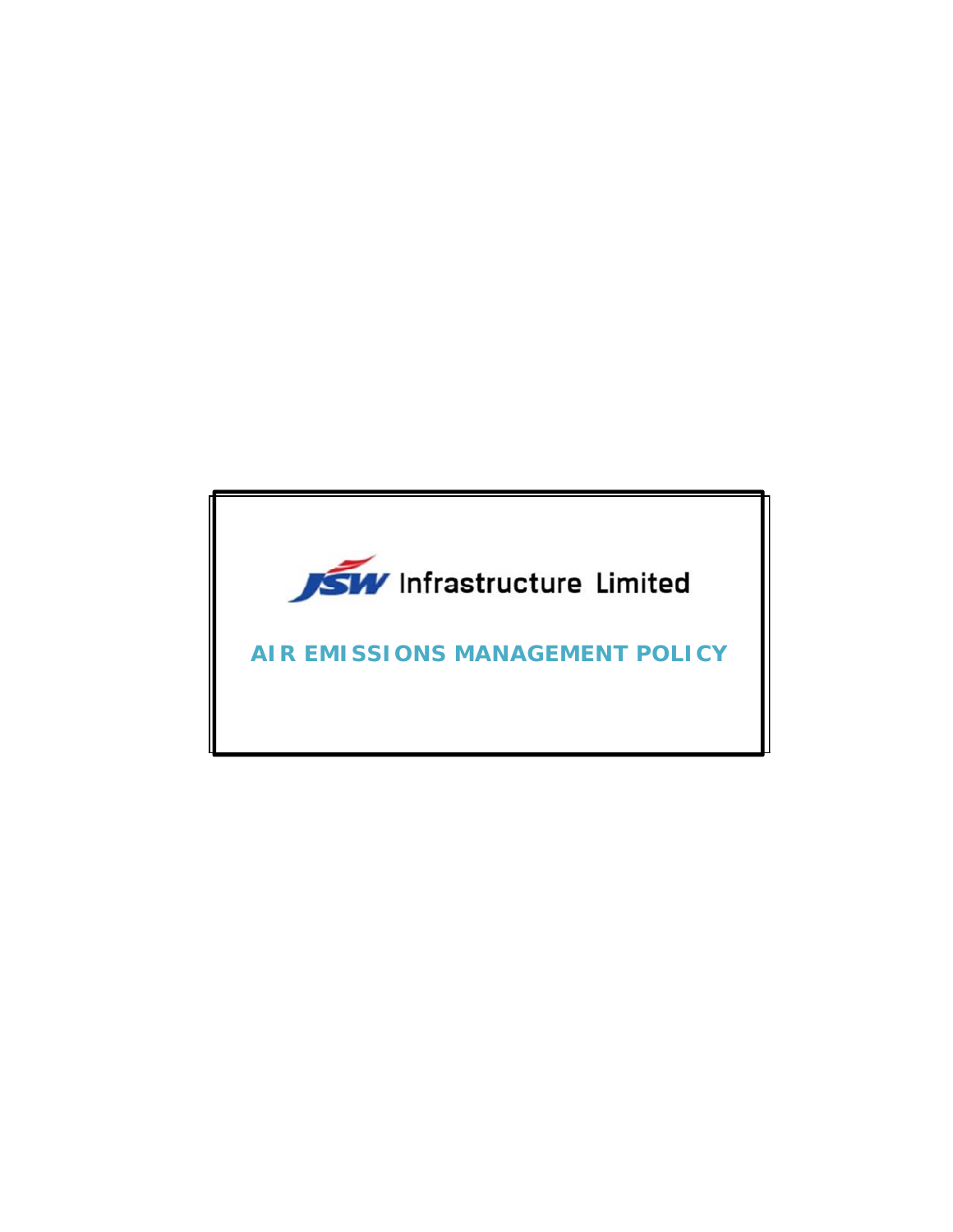## **AIR EMISSIONS MANAGEMENT POLICY**

# **PREFACE**

| <b>Title</b>               | <b>Air Emissions Management Policy</b> |
|----------------------------|----------------------------------------|
| <b>Version Number</b>      | 1.00                                   |
| <b>Effective Date</b>      | 27.10.2021                             |
| <b>Authorised by</b>       | <b>Board of Directors</b>              |
| <b>Number of Revisions</b> | -                                      |
| <b>Last Revised Date</b>   |                                        |

As part of our efforts to deliver our Sustainability Vision, we at JSW Infrastructure Limited **('JSWIL' or 'the Company')** have established this Policy to demonstrate our commitment to preventing, abating and mitigating polluting emissions to air.

In furtherance of this commitment, the Board of Directors has adopted this 'Air Emissions Management Policy'.

#### Background of the Issue

Many industrial processes generate a wide variety of polluting emissions to air. Some of these emissions, such as carbon dioxide and methane, are directly linked to the global issue of climate change\*, whilst other emissions such as smoke, dust and fumes can result in a local environmental issue\*\*.

However, there are some polluting emissions to air (such as particulates, nitrogen oxides, ammonia, volatile organic compounds, sulphur dixode, etc.) which are responsible for a variety of national and regional impacts (such as acid rain, damage to the ozone layer, chronic human health issues, etc.) and therefore require effective management.

#### How it Relates to JSWIL

As one of India's leading conglomerates within the steel, energy, cement and infrastructure sectors, many of our activities result in the generation of the different polluting air emissions. Whilst we have always sought to minimise these emissions and have always worked within any relevant regulatory frameworks relating to air emissions, we recognise that we have a moral and social need to do much more.

In pursuance of our stated commitments to prevent, abate and mitigate our emissions to air, we have adopted a number of aims towards which we will strive.

These aims are supported by a range of actions and improvements through which those aims are to be achieved.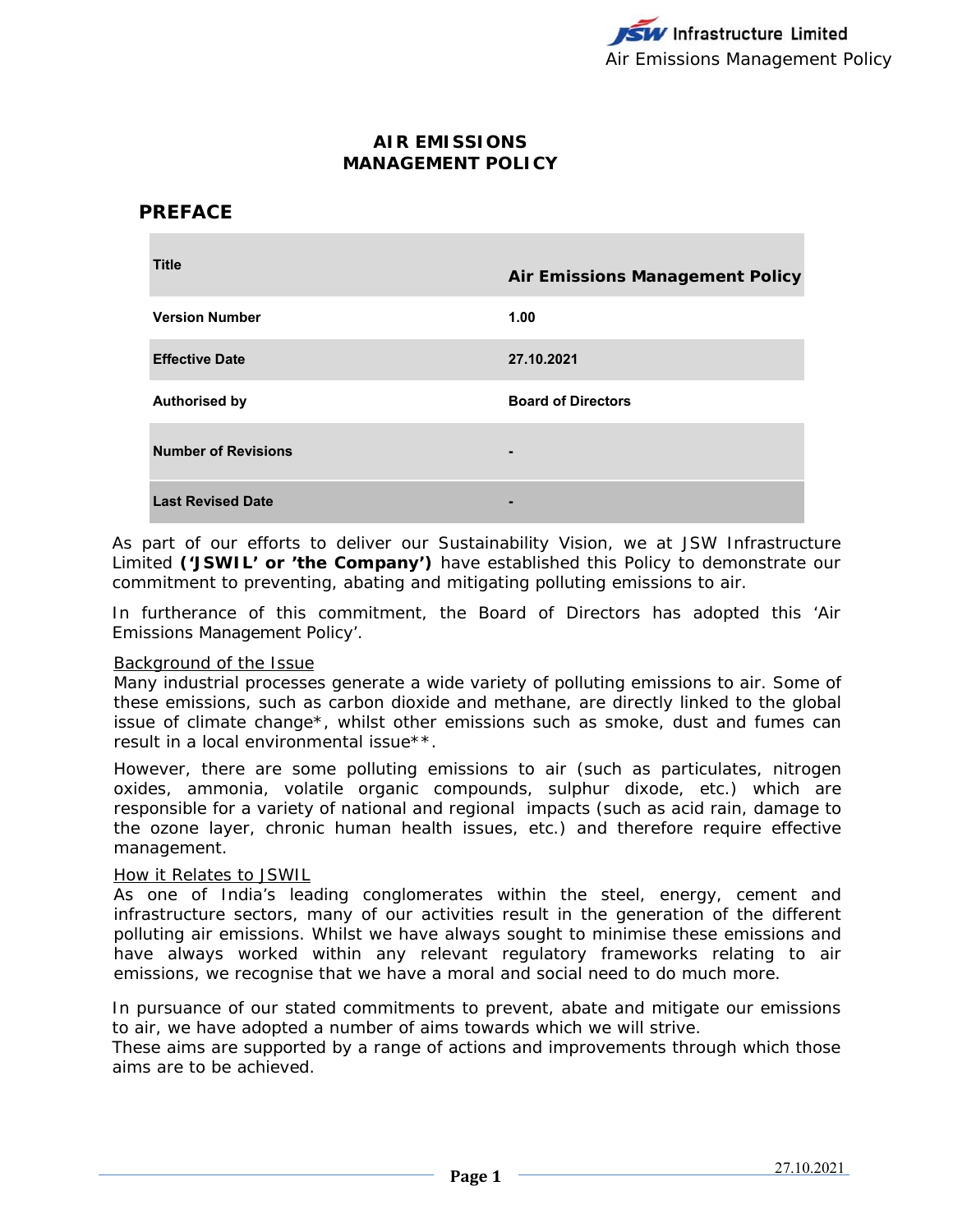## **We aim to gain a full and detailed understanding of the size and nature of all our polluting air emissions.**

To do this we will:

- Undertake a rigorous assessment of:
	- o All the air emissions from all our sites to determine where those emissions come from;
	- o The potential pollutants that each air emission may contain;
	- o All treatment and abatement mechanisms employed at our sites, including an evaluation of their effectiveness at removing pollutants;
	- o The nature and scale of the 'receiving environments'\*\*\* in terms of their susceptibility to the impacts of air pollution, engaging with local stakeholders whilst doing so.
- Develop programmes to:
	- o Prevent or minimise the creation of air emissions in the first place through improved efficiency, the use of new technologies and changes in processes;
	- o Use new abatement technology and innovation to improve the means by which air emissions are treated on our sites, thereby improving the quality of any eventual air emissions;
	- o Identify any adverse impacts associated with our air emissions and seek to mitigate these wherever possible;
- Monitor, on a regular basis, both the quantities of air emissions we produce and the quantities of any pollutants within those air emissions to see how we are progressing, reporting on this progress to our stakeholders.

## In the meantime:

## **We aim to continue our current efforts to prevent or minimise the amount of polluting air emissions we produce.**

To do this we will continue to:

- Exploit existing opportunities to prevent and minimise the creation of polluting air emissions on our sites;
- Educate our employees about the causes and impacts of polluting air emissions so they can, with our help, minimise their own impacts both at work and, if possible, at home;
- Support research into and development of new and innovative technologies within our industries that will contribute to reductions in polluting air emissions at our sites.

## **We also aim to continue our current efforts to reduce the potential impacts of our air emissions through effectively treating and abating the emissions we cannot avoid.**

To do this we will continue to:

- Exploit existing opportunities to improve the efficiency and effectiveness of air emission treatment and abatement activities on our sites;
- Closely monitoring the quantity and quality of our emissions to ensure defined limits are not exceeded;